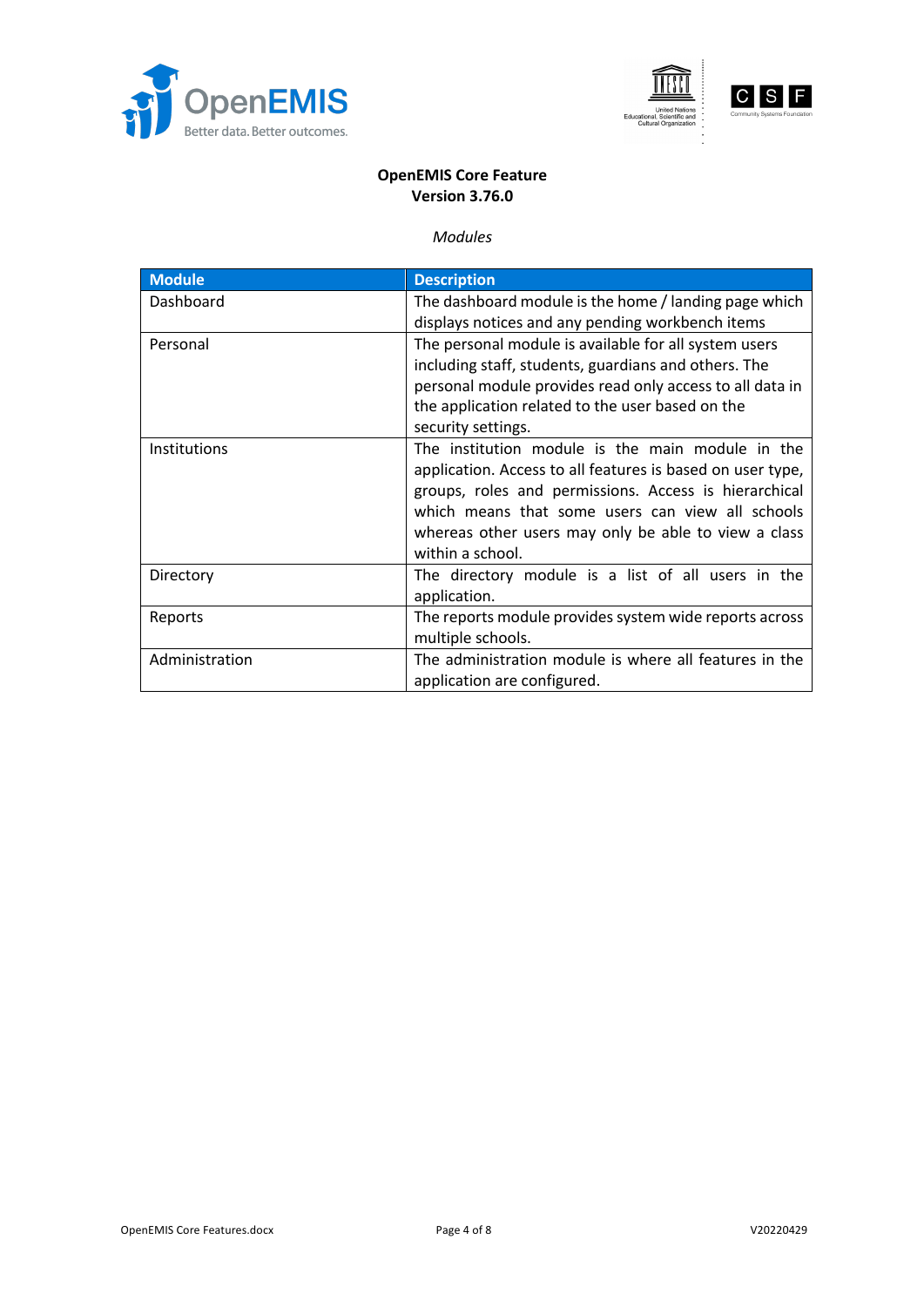



#### *Institutions Module*

| <b>Feature</b>                     | <b>Description</b>                                         |
|------------------------------------|------------------------------------------------------------|
| Dashboard                          | A dashboard to show the basic student and staff totals     |
| General > Overview                 | Basic details of the institution such as code, name,       |
|                                    | classification, sector, provider, type, ownership, status, |
|                                    | location and custom fields                                 |
| General > Map                      | Add the coordinates for the institution and show a map     |
|                                    | of the school                                              |
| General > Calendar                 | Add public and school holidays                             |
| General > Contacts                 | Add multiple contacts for the institution and key people   |
| General > Attachments              | Add attachments to the institution such as plans           |
| <b>General &gt; Profiles</b>       | Generate custom PDF profiles for the institution,          |
|                                    | students and staff                                         |
| Academic > Shifts                  | Add one or more shifts to an institution and the           |
|                                    | institution owner                                          |
| Academic > Programmes              | Add the academic programmes offered by the institution     |
| <b>Academic &gt; Classes</b>       | Add lists of classes with teachers and students            |
| Academic > Subjects                | Add list of subjects with teachers and students            |
| Academic > Schedules > Timetables  | Add timetable for schedules                                |
| Academic > Schedules > Intervals   | Add interval for schedule                                  |
| Academic > Schedules > Terms       | Add term for schedule                                      |
| <b>Academic &gt; Textbooks</b>     | Manage textbooks and optionally assign to students         |
| Academic > Feeders                 | Add Incoming and Outgoing Feeder Institutions              |
| <b>Academic &gt; Circulars</b>     | Add extra and co circular activities for institutions      |
| Students                           | students including promotion, transfer,<br>Manage          |
|                                    | withdrawal, import, export, search and add wizard to       |
|                                    | search external sources                                    |
| Staff                              | Manage staff including transfer, import, export, search    |
|                                    | and add wizard to search external sources                  |
| Attendance                         | Record daily attendance for staff and students             |
| Behaviour                          | Record different levels of behaviour for staff and         |
|                                    | students                                                   |
| Performance > Competencies         | Record competencies for students by academic period        |
| Performance > Outcomes             | Record outcomes for students by academic period            |
| Performance > Assessments          | Record assessments for students by academic period         |
| Performance > Report Cards         | Add comments and generate student report cards             |
| Risk                               | Generate risk indexes for students such as drop out        |
| Examinations                       | Register students for national examinations                |
| <b>Appointments &gt; Positions</b> | Use workflows to add positions to institution              |
| Appointments > Duties              | Assign key institution duties to staff                     |
| <b>Finance &gt; Bank Accounts</b>  | Manage institution bank account details                    |
| Finance > Budgets                  | Set annual institution financial budgets                   |
| Finance > Income                   | Record all institution income                              |
| Finance > Expenditure              | Record all institution expenses                            |
| Finance > Institution Fees         | Manage institution fees by category                        |
| <b>Finance &gt; Student Fees</b>   | Manage student fees including amounts paid                 |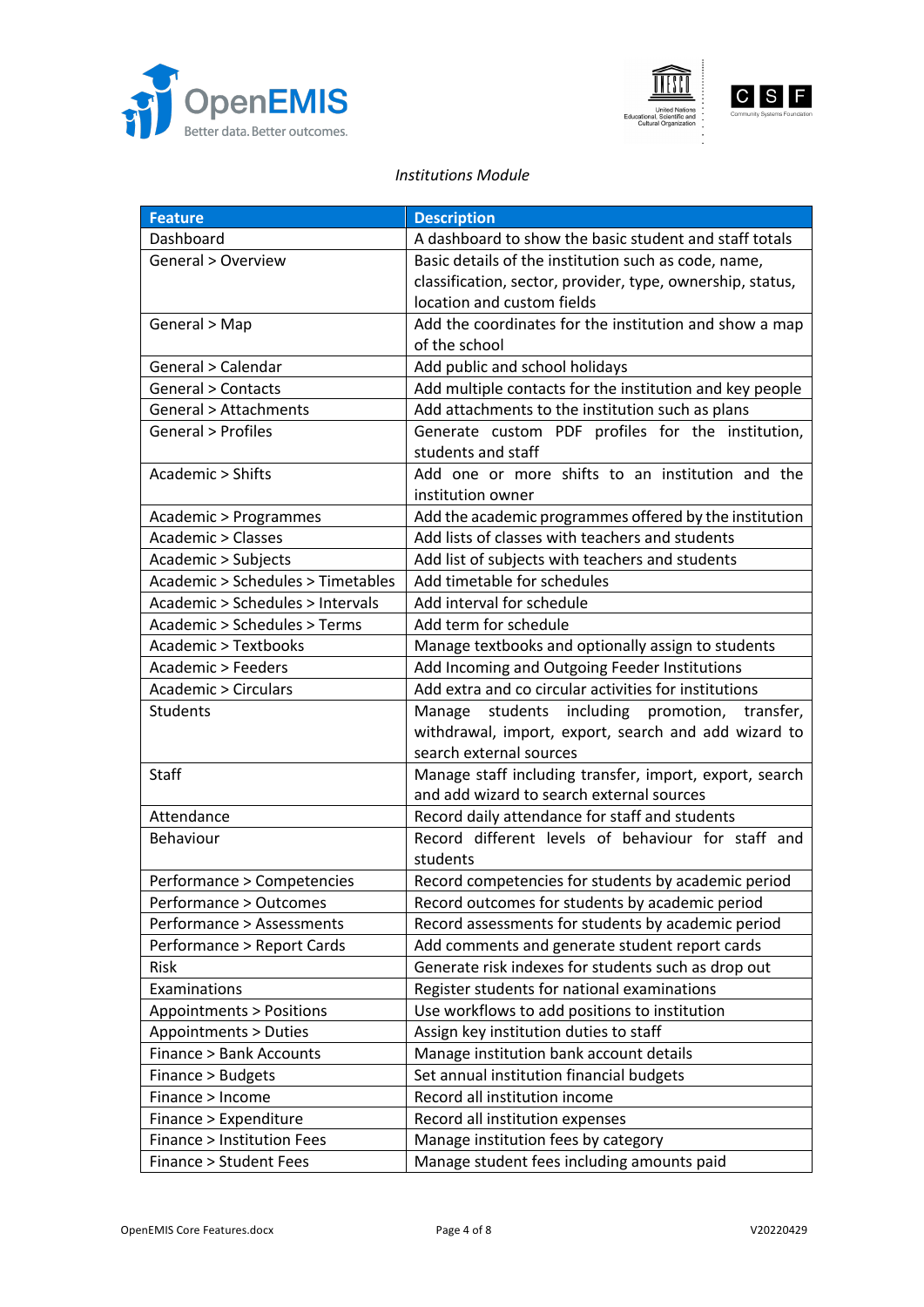





| Infrastructures > Overview  | Manage all institution infrastructure including 1) land 2)<br>buildings 3) levels and 4) rooms including custom fields |
|-----------------------------|------------------------------------------------------------------------------------------------------------------------|
| Infrastructures > Needs     | institution infrastructure<br>Manage<br>repairs<br>and<br>replacement needs                                            |
| Infrastructures > Projects  | Manage institution infrastructure such as land, buildings<br>and rooms                                                 |
| Infrastructures > WASH      | Manage institution 1) water 2) sanitation 3) hygiene and<br>4) sewage                                                  |
| Infrastructures > Utilities | Manage institution utilities for 1) electricity 2) internet<br>and 3) telephone                                        |
| Infrastructure > Assets     | Manage institution assets such<br>computers,<br>as<br>electronics, school supplies/equipment and furniture             |
| Meals                       | Record daily students meals                                                                                            |
| Survey                      | Complete and submit survey forms                                                                                       |
| <b>Visits</b>               | Request and record school visits                                                                                       |
| Transport > Providers       | Manage the list of transport providers such as bus<br>companies                                                        |
| Transport > Buses           | Manage the list of buses by provider, type, features and<br>capacity                                                   |
| Transport > Trips           | Allocate students to buses                                                                                             |
| Cases                       | Create intervention cases for behavior and absenteeism                                                                 |
| Committees                  | Add institution committees                                                                                             |
| <b>Statistics</b>           | Institution level reports                                                                                              |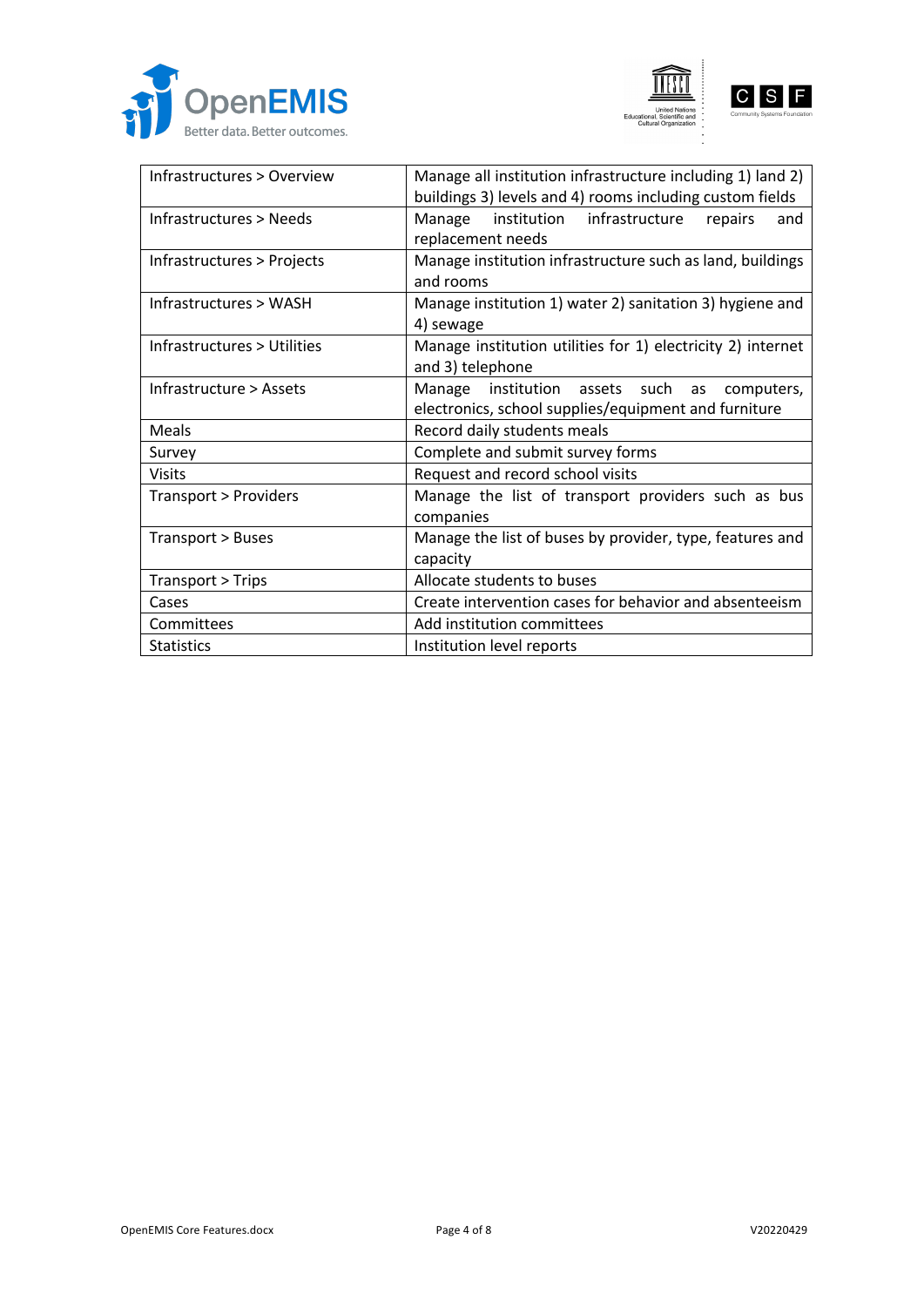





#### *Students Module*

| <b>Feature</b>                     | <b>Description</b>                                               |
|------------------------------------|------------------------------------------------------------------|
| General > Overview                 | Basic details of the student such as photo, name, gender, date   |
|                                    | of birth, location and custom fields                             |
| General > Account                  | Account name, password and security roles                        |
| General > Demographic              | Add wealth quintile and indigenous people information            |
| <b>General &gt; Identities</b>     | Identities such as passport and birth certificate                |
| <b>General &gt; Nationalities</b>  | Add one or more nationalities and set one as preferred           |
| General > Contacts                 | Contact details including phone and email                        |
| General > Languages                | List of languages and associated details                         |
| General > Attachments              | Add any type of attachment to a staff record                     |
| <b>General &gt; Comments</b>       | Add general comments                                             |
| <b>General &gt; Guardians</b>      | Link students to guardians                                       |
| General > Transport                | Track and maintain all the details related to transportation for |
|                                    | students                                                         |
| Academic > Programmes              | List of programmes undertaken by the student                     |
| Academic > Classes                 | List of students classes                                         |
| Academic > Subjects                | List of students subjects                                        |
| <b>Academic &gt; Absences</b>      | List of all absences for a given student                         |
| Academic > Behaviors               | List of all behaviors for a given student                        |
| Academic > Outcomes                | Outcome results for a given student by academic period           |
| Academic > Competencies            | Competency results for a given student by academic period        |
| Academic > Assessment              | Assessment results for a given student by academic period        |
| Academic > Examinations            | Examination registration and results for a given student         |
| <b>Academic &gt; Report Cards</b>  | Report Cards for a given student by academic period              |
| Academic > Awards                  | Any student awards                                               |
| Academic > Extracurricular         | Student extracurricular activities                               |
| Academic > Textbooks               | Textbooks allocated to a specific student                        |
| Academic > Risks                   | Student risk such as drop out                                    |
| Timetables                         | Add timetable for institution                                    |
| Professional > Employments         | Add professional employments for student                         |
| Counseling                         | Counseling sessions for a specific student                       |
| Finance > Bank Accounts            | <b>Student bank accounts</b>                                     |
| Finance > Fees                     | Student fees                                                     |
| Health > Overview                  | Health overview including insurance and blood type               |
| Health > Allergies                 | List of any allergies                                            |
| Health > Consultations             | Consultations with institution nurse                             |
| Health > Families                  | Family health issues                                             |
| Health > Histories                 | Health history                                                   |
| <b>Health &gt; Vaccinations</b>    | Vaccinations by type and date                                    |
| Health > Medications               | Medications by dosage                                            |
| Health > Tests                     | Tests such as x-rays or blood tests                              |
| Health > Body Mass                 | Body mass including height and weight                            |
| Health > Insurance                 | Insurance information for student                                |
| Special Needs > Referrals          | Special Need referrer information                                |
| Special Needs > Assessments        | Special Need Assessment by type and difficulty                   |
| <b>Special Needs &gt; Services</b> | Special Need Services provided                                   |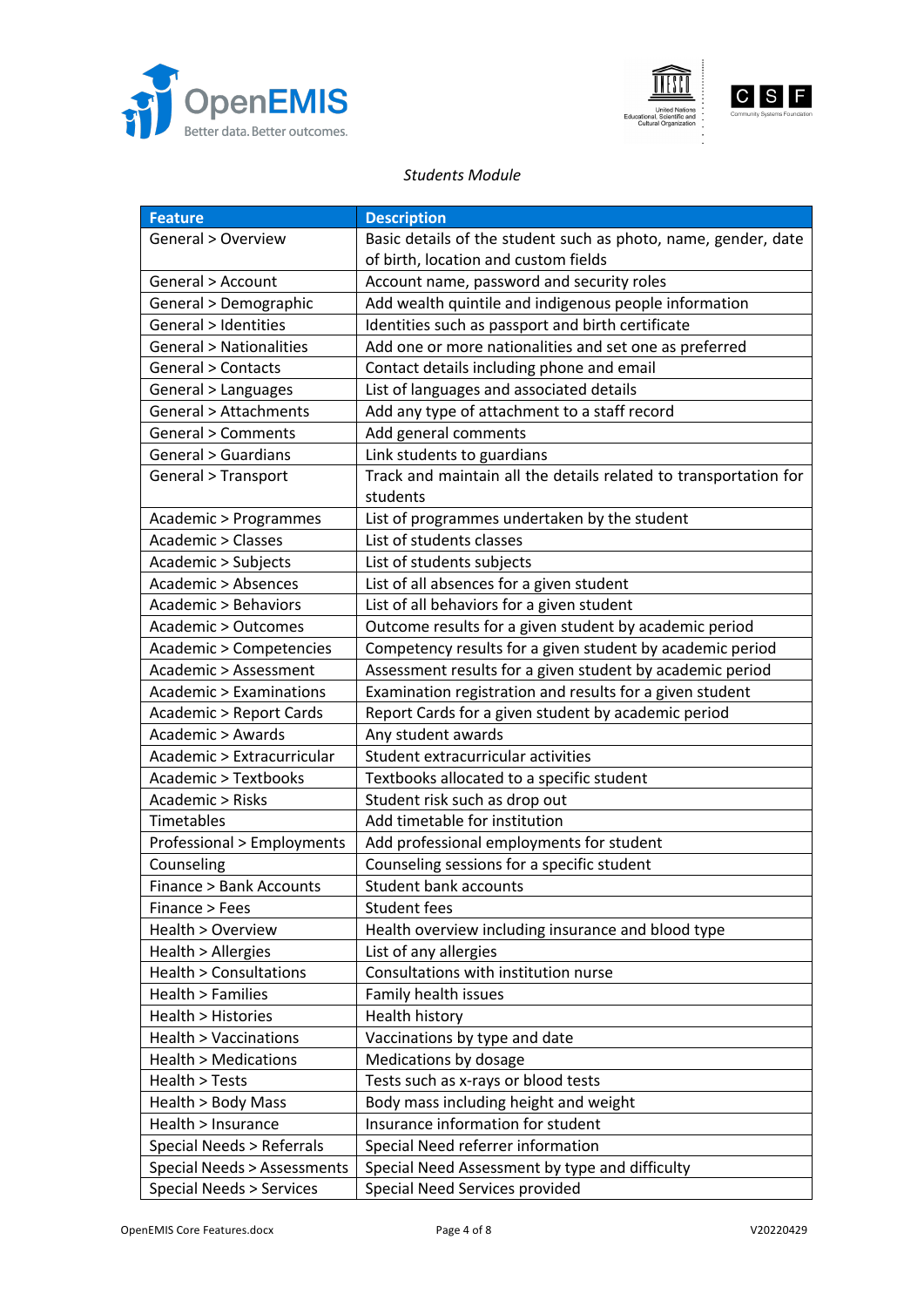





| Special Needs > Devices | Special Need Devices provided                |
|-------------------------|----------------------------------------------|
| Special Needs > Plans   | Special Need Plans provided                  |
| Visits > Requests       | Visit requested by the institution           |
| Visits $>$ Visits       | Visit provided                               |
| Meals                   | List of meals provided to the student        |
| <b>Profiles</b>         | Generated custom PDF profile for the student |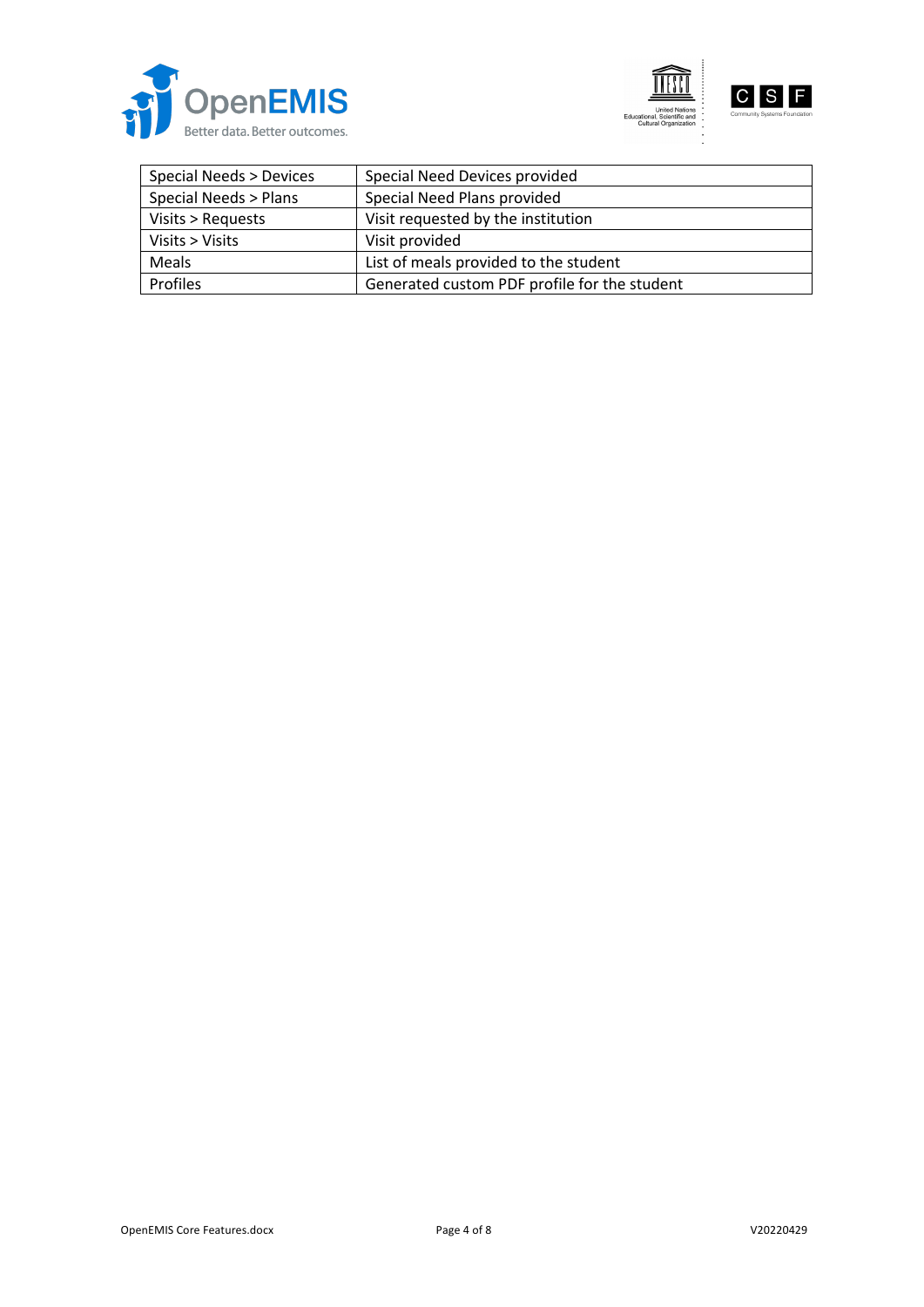



# *Staff Module*

| <b>Feature</b>                          | <b>Description</b>                                                |
|-----------------------------------------|-------------------------------------------------------------------|
| General > Overview                      | Basic details of the student such as photo, name, gender, date of |
|                                         | birth, location and custom fields                                 |
| General > Account                       | Account name, password and security roles                         |
| General > Demographic                   | Add wealth quintile and indigenous people information             |
| <b>General &gt; Identities</b>          | Identities such as passport and birth certificate                 |
| <b>General &gt; Nationalities</b>       | Add one or more nationalities and set one as preferred            |
| <b>General &gt; Contacts</b>            | Contact details including phone and email                         |
| General > Language                      | List of languages and associated details                          |
| General > Attachments                   | Add any type of attachment to a staff record                      |
| <b>General &gt; Comments</b>            | Add general comments                                              |
| Career > Statuses                       | Add employment status changes and dates                           |
| Career > Positions                      | List of all positions previously and currently held by the staff  |
| Career > Classes                        | List of staff classes                                             |
| Career > Subjects                       | List of staff subjects                                            |
| Career > Leave                          | List of all leave taken by a given staff                          |
| Career > Attendances                    | List of all absences for a given staff                            |
| Career > Behaviors                      | List of all behaviors for a given staff                           |
| Career > Appraisals                     | List of staff self and supervisor performance appraisals          |
| Career > Duties                         | List of key duties / responsibilities                             |
| <b>Professional &gt; Employments</b>    | Employment history for the staff                                  |
| <b>Professional &gt; Qualifications</b> | Staff qualification details including levels and specializations  |
| Professional > Extracurricular          | Staff extracurricular activities                                  |
| <b>Professional &gt; Memberships</b>    | Staff memberships such as to professional bodies                  |
| Professional > Licenses                 | Staff licenses such as a driving or teaching license              |
| Professional > Awards                   | Staff awards                                                      |
| Finance > Bank Accounts                 | <b>Staff bank accounts</b>                                        |
| Finance > Salaries                      | Staff salary details including additions and deductions           |
| Finance > Payslips                      | Staff salary payslips as attachments                              |
| <b>Training &gt; Needs</b>              | Staff training needs                                              |
| <b>Training &gt; Applications</b>       | Staff internal training applications for courses                  |
| Training > Results                      | Staff internal training course results                            |
| <b>Training &gt; Courses</b>            | Staff external training courses attended                          |
| Timetables                              | View/Download timetable for staff                                 |
| Health > Overview                       | Health overview including insurance and blood type                |
| Health > Allergies                      | List of any allergies                                             |
| Health > Consultations                  | Consultations with institution nurse                              |
| Health > Families                       | Family health issues                                              |
| Health > Histories                      | Health history                                                    |
| Health > Immunizations                  | Immunizations by type and date                                    |
| <b>Health &gt; Medications</b>          | Medications by dosage                                             |
| Health > Tests                          | Tests such as x-rays or blood tests                               |
| Health > Body Mass                      | Body mass including height and weight                             |
| Health > Insurances                     | Insurance information for staff                                   |
| Special Needs > Referrals               | Special Need referrer information                                 |
| Special Needs > Assessments             | Special Need Assessment by type and difficulty                    |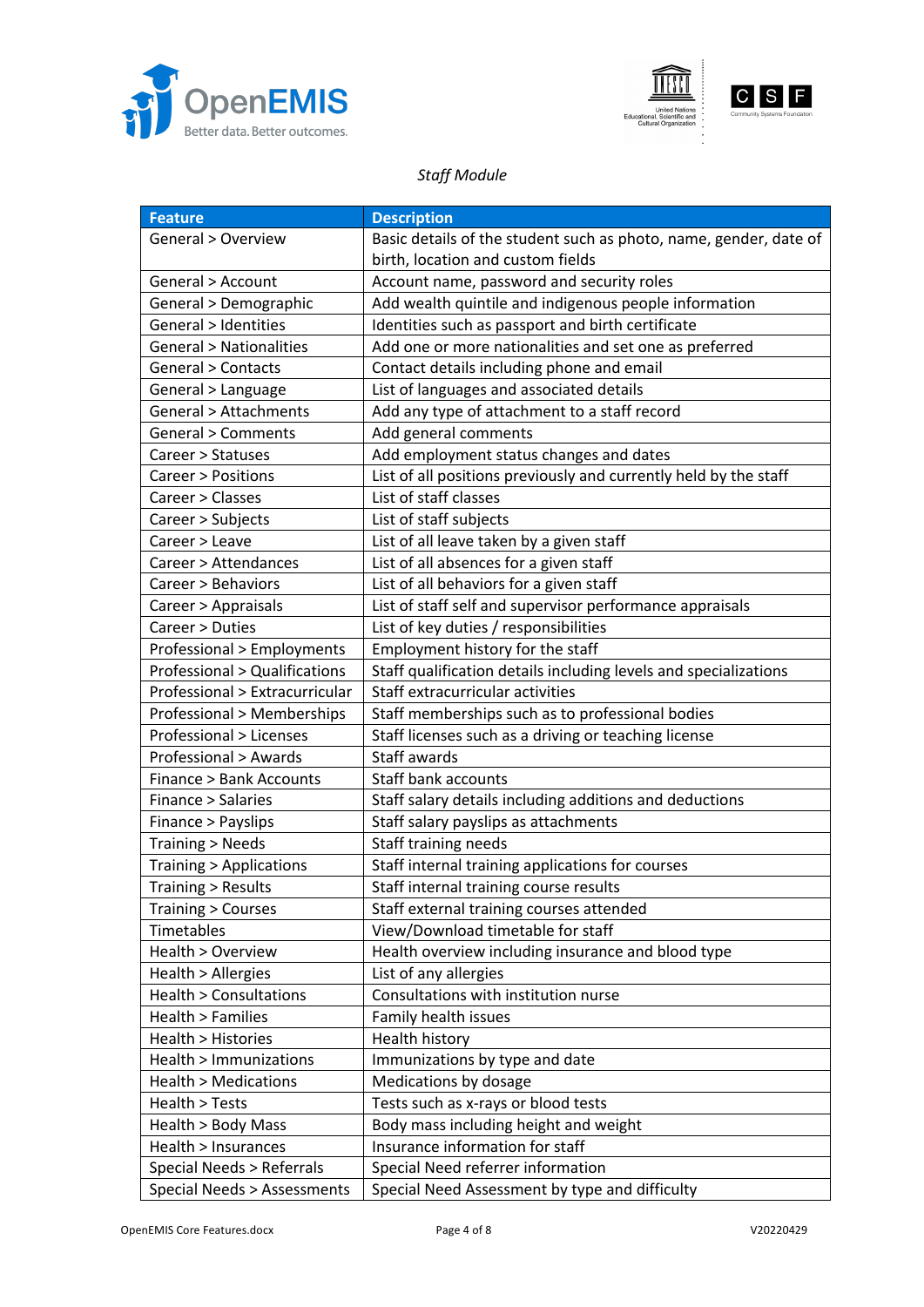





| Special Needs > Services | Special Need Services provided             |
|--------------------------|--------------------------------------------|
| Special Needs > Devices  | Special Need Devices provided              |
| Special Needs > Plans    | Special Need Plans provided                |
| <b>Profiles</b>          | Generated custom PDF profile for the staff |